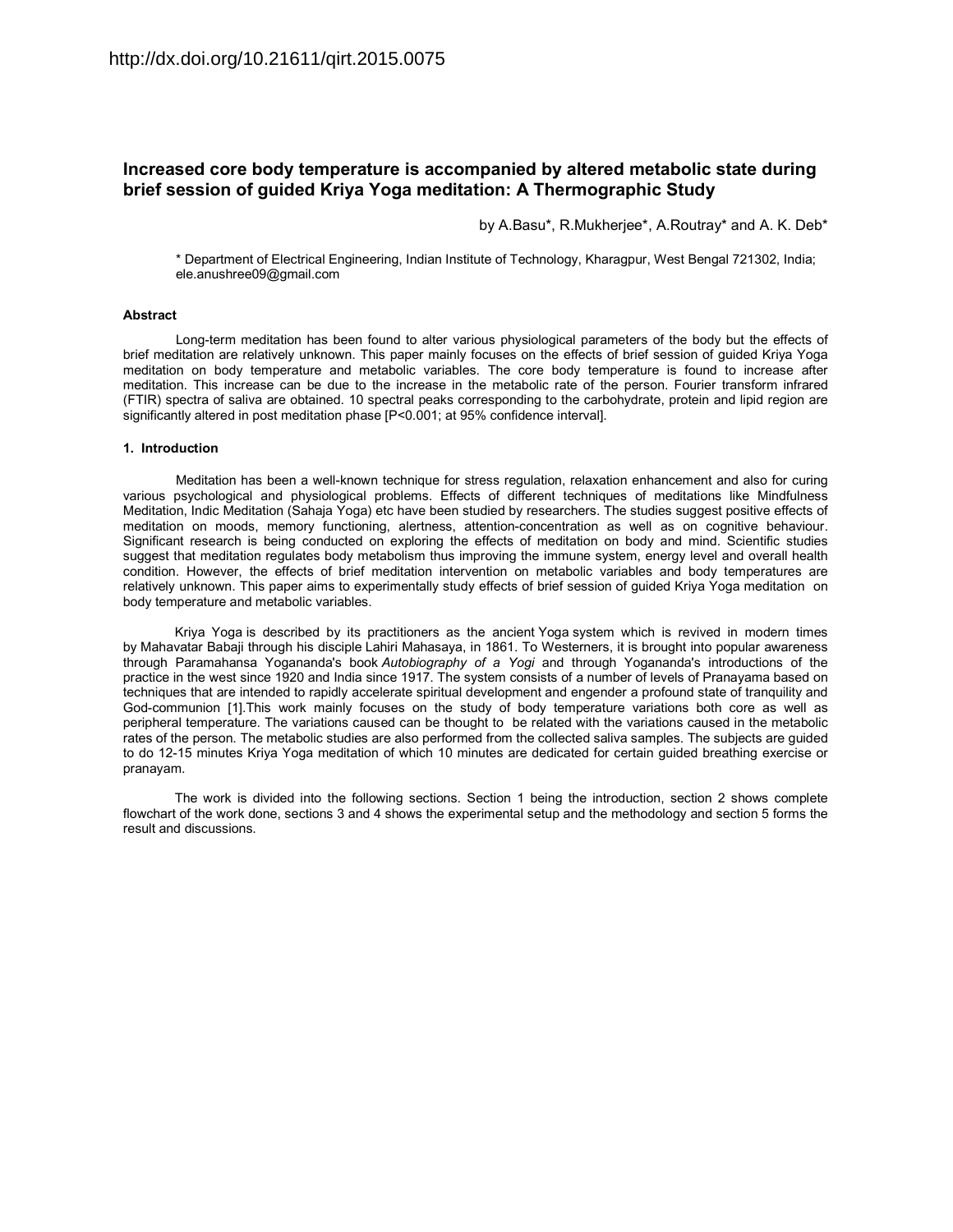**2. Workflow:** 



*Fig. 1. Schematic diagram of the workflow* 

# **3. Experimental Setup:**

An experiment is conducted in a monastery in Kendrapadai, India to study the effect of short term KriyaYoga meditation on body temperature and metabolic activity. Twenty one experienced Kriya Yoga meditators (11 males, 10 females), with a meditation experience of 11.11±1.75 years [Mean ± SEM] have participated in one session comprising of a 12 minute guided Kriya Yoga meditation. Subjects are given visual instructions prior to the experiment and asked to sit comfortably according to their meditation posture. This study is approved by the Institutional ethics committee and a written informed consent is taken from all participating subjects. Thermal videos as well as still images are captured using Fluke Ti400 with 320\*240 pixel resolution and 9Hz frame rate.

# **4. Methodology:**

This work comprises of two parts one being the thermographic assessment of the core as well as the peripheral temperature and the other being the saliva test which is conducted for finding the metabolic rate change in the body before and after the meditation and pranayam. The thermographic assessment consists of thermal videos capture, specific ROI selection for temperature estimation, tracking of the ROI throughout the total length of the video and finally estimating the change in the peripheral temperature. The core temperature assessment is done by monitoring the inner canthus of the eye. The assessment of core temperature assessment has been done using the SmartView software while that of peripheral temperature has been done using the Matlab 2013a software as well as the SmartView.

# **4.1 ROI Selection:**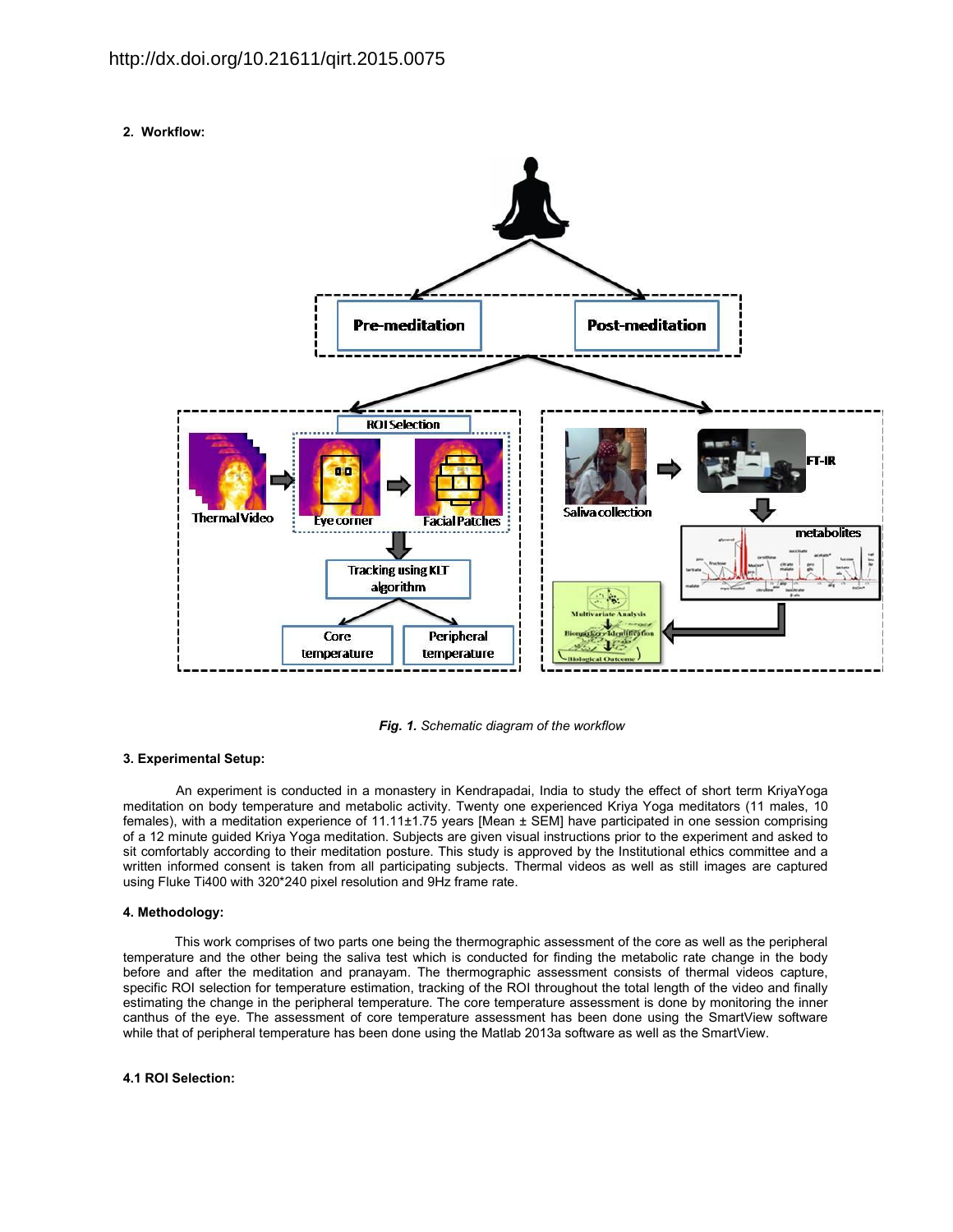Different Region of Interests (ROIs) are chosen for core or peripheral temperature estimation. It is already reported in literature that the inner canthi area of the eyes is a preferred site to represent the core body temperature [2] [3] however the other parts of the face can be screened for peripheral temperature estimation. Thus the ROIs are chosen according to the requirement. The inner canthus region is chosen as the best region for estimating the core body temperature while different facial patches are extracted and chosen as the tracking region to estimate the change in peripheral skin temperature. The Kanade -Lucas -Tomasi algorithm is used for tracking the frames of the video and the Minimum eigen value corner detection are chosen for finding the thermal signature variations over the ROIs. The thermographic assessment of the body temperature thus can be divided into two sections one being the core body temperature estimation and the other being the peripheral temperature estimation before and after Kriya Yoga.

#### **4.2 Peripheral Temperature Assessment:**

The facial skin is supplied with a number of superficial arteries supplying blood and lying immediately under the facial skin. Thus the heat produced due to the blood flow is finally through convection reaches up to the skin and is finally radiated to the environment. This radiation can be captured and thus the peripheral temperature change can be taken as a representation of the change in the blood circulation. As already mentioned facial patches are extracted and chosen as the ROIs for monitoring the change in thermal signature. The Minimum eigenvalue features from the ROIs are chosen as the tracking features which are tracked through all the frames in the video.

#### *4.2.1 Feature Detection:*

Minimum Eigenvalue features are chosen as the tracking features in this work. These features are basically corner features extracted based on the Shi-Tomasi algorithm. Corner features are such which have large intensity variations in an image. Thus in case of thermal images where the pixels are representations of the temperatures corner features detection may denote temperature variations. Shi-Tomasi algorithm is based upon the Harris-Stephens method which defines the corner detector operator as:

$$
S(u, v) = \sum_{x} \sum_{y} w(x, y) [I(x + u, y + v) - I(x, y)]^{2}
$$
\n(1)

where the image is scanned with a window by shifting it in different directions by small amount and finally computing the average changes in image intensity. *I(x,y)* gives the image intensity of the original window and *I(x+u,y+v)* gives the intensity of the shifted window where u and v are the window displacements in x and y directions repectively, *w(x,y)* is the weighting function of the window and *S(u,v)* is the sum of squared differences between original and moved window. Simplifying equation (1) using Taylor series approximation we get,

$$
S(u, v) = \sum_{x} \sum_{y} w(x, y) [I(x, y) + uI_x + vI_y - I(x, y)]^2
$$
 (2)

Now the above equation can be written in the matrix form as,

$$
S(u,v) = \begin{bmatrix} u & v \end{bmatrix} M \begin{bmatrix} u \\ v \end{bmatrix}^T \tag{3}
$$

where,  $M = \sum_{x} \sum_{y} w(x, y) \begin{bmatrix} I_x^2 & I_x I_y \\ I_y & I_y^2 \end{bmatrix}$  $\left[x\sum_{y}W(x,y)\begin{bmatrix}x&-x-y\\I_xI_y&I_y^2\end{bmatrix}\right]$ 

Now, a and b are considered as the eigen values of the square matrix M on the basis of which the parameter R is defined such that,

$$
R = \det(M) - k \left( \operatorname{trace}(M) \right)^2 \tag{4}
$$

where  $det(M) = ab$ ,  $trace(M) = a + b$  and R is taken to be a corner region when it has large positive value. For finding the minimum eigen value features according to the Shi-Tomasi methodology  $R$  is taken such that,

$$
R = \min(a, b) \tag{5}
$$

According to equation (5)  $R$  is taken as a coener region when its value is greater than a particular threshold.

#### *4.2.2 Tracking:*

The tracking of the selected features in each ROI through all frames of the video is done by Kanade-Lucas - Tomasi registration algorithm. In this algorithm the dissimilarity measurement between the chosen ROI of one frame and the next consecutive frame is minimized. The difference between a particular ROI of two consecutive frames can be computed using the  $L_2$  norm which is mathematically represented as: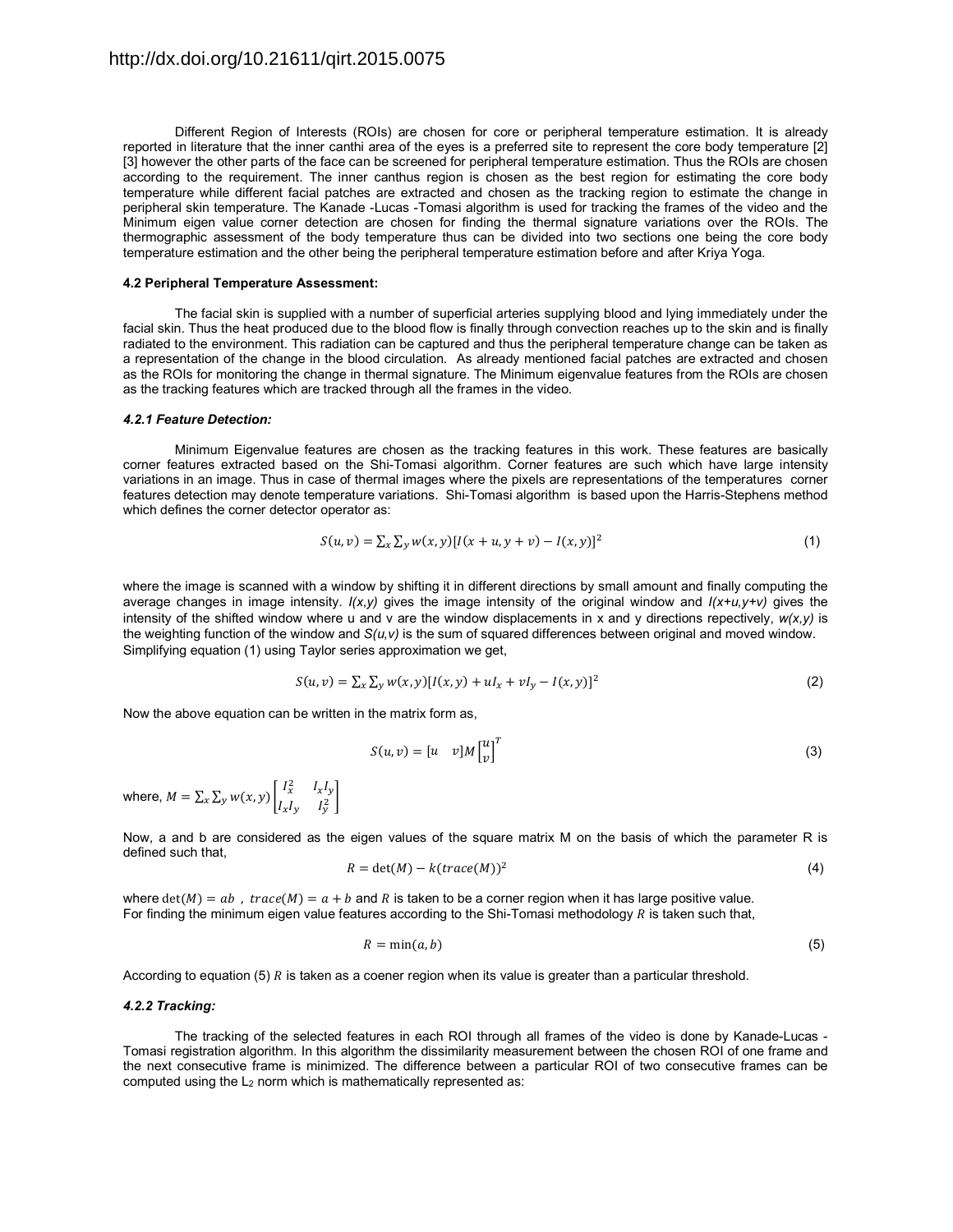$$
E = \sum_{x \in \mathfrak{R}} [P(\mathbf{x} + \mathbf{h}) - Q(\mathbf{x})]^2 \tag{6}
$$

where, P(**x**) and Q(**x**) are considered as two functions which are giving respective pixel values at each location in two consecutive images **h** is the disparity between the two functions. Both **h** and **x** are row vectors.

Taking a linear approximation such that,  $P(x + h) \approx P(x) + h \frac{\partial P(x)}{\partial x}$  and minimizing the error by equating its derivative with respect to zero i.e  $\frac{\partial E}{\partial \mathbf{h}} = 0$  we can find an estimate of h.

$$
\mathbf{h} \approx \left[\sum_{\mathbf{x}} \left(\frac{\partial P}{\partial \mathbf{x}}\right)^T \left[Q(\mathbf{x}) - P(\mathbf{x})\right]\right] \left[\sum_{\mathbf{x}} \left(\frac{\partial P}{\partial \mathbf{x}}\right)^T \left(\frac{\partial P}{\partial \mathbf{x}}\right)\right]^{-1} \tag{7}
$$

Newton-Rapson iteration is finally used for finding the best estimate of **h.**  Considering h<sub>0</sub>=0,

$$
\mathbf{h}_{k+1} = \mathbf{h}_{k} + \left[\sum_{x} w(x) \left(\frac{\partial P}{\partial x}\right)^{T} \left[Q(x) - P(x)\right]\right] \left[\sum_{x} w(x) \left(\frac{\partial P}{\partial x}\right)^{T} \left(\frac{\partial P}{\partial x}\right)\right]^{-1}
$$
(8)

where  $w(x)$  which is the weighting function can be defined as  $P'(x)^2$  or  $\left(\frac{\partial P}{\partial x}\right)^2$ . Thus by choosing a proper estimate of **h** we can minimize the error such that the consecutive frames are properly registered and tracked so that the proper thermal signature is obtained. The thermal signature obtained gives an estimate of the change in skin temperature of the subjects undergoing meditation.

#### **4.3 Core Temperature Assessment:**

The core temperature assessment is done from the inner canthi of the eye using the SmartView software as already mentioned earlier. The thermal images or videos of the face are obtained using the FLUKE Thermographic Camera model Ti400. The camera emissivity is set to 0.98 and the range, level and span are properly calibrated. The IR camera is positioned and focused to ensure the clarity of the captured images and the temperature values. The chosen region of interest is positioned around the right and the left inner canthi of the eye by manually drawing rectangular patches. A series of images are captured before and after the meditation. The camera is positioned to capture the frontal facial images of the subjects. The maximum temperature of each ROI is chosen as the desirable data for analysis. The temperatures are recorded both before and after the pranayam and the result thus obtained is shown in the results and discussion section.

#### **4.4 Saliva Test:**

Salivary samples are collected pre and post meditation intervention. Saliva is collected into sterile polypropylene tubes of standard saliva collection kits and immediately frozen in a dry ice bath and stored at −80°C until further use.

Fourier transform infrared (FTIR) spectra of saliva are obtained in the wave number range of 600–4000 cm−1 at 4 cm−1 resolution. 10 spectral peaks corresponding to the carbohydrate, protein and lipid region are significantly altered in post meditation phase [P<0.001; at 95% confidence interval]. FTIR spectroscopy, a vibrational spectroscopic technique allows rapid, high-throughput non-destructive analysis of a wide range of sample types [4]. FTIR peaks are correlated directly to the vibration of a particular chemical bond/a single functional group within the molecule providing direct information about the biochemical composition. The utility of FTIR spectroscopy to acquire metabolic profile is gaining significance as it analyze different metabolites like carbohydrates, amino acids, fatty acids, lipids, proteins and polysaccharides simultaneously.

#### **5. Results and discussion:**

The results section can be divided into three parts: i) peripheral skin temperature estimation, ii) core body temperature estimation and finally iii) metabolic study through saliva test. The subsequent subsections describe each of the above in details.

#### **5.1 Peripheral skin temperature estimation:**

The subjects considered for the experiment are asked to rest and relax in the experimental room for sometime so that their temperature gets acclimatized with that of the surrounding. Then IR videos of the subjects' frontal faces are taken before as well as post meditation. The face videos thus captured are segmented into various patches as shown in figure 2. The facial patches are extracted based on ratio based segmentation of face: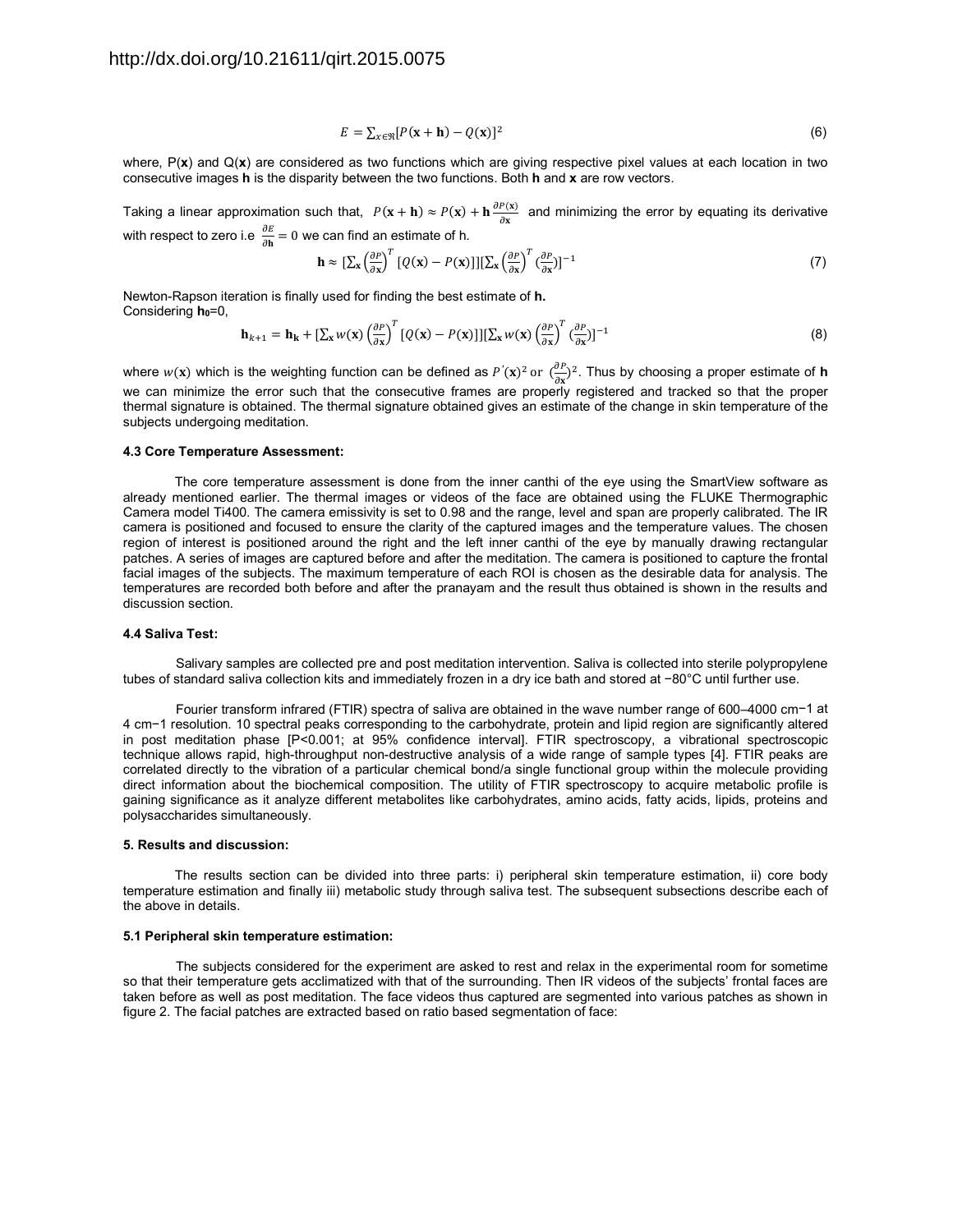

*Fig.2. Facial patch extraction* 

The corner features from those patches are extracted using the Shi-Tomasi technique as mentioned earlier. The features thus extracted are tracked through all the frames of the video to get the thermal signature of the skin. The thermal signature from the videos obtained pre and post meditation are filtered. Videos of one minute length are taken both pre and post meditation. The peripheral temperature before and after meditation are also analysed from the SmartView software. A linear plot along the forehead region is taken and the maximum and the average is monitored across that line. The subjects and the corresponding line plot along the forehead region is shown in the figure below (figure 3).



*Fig.3. Plot of peripheral temperature along forehead region before, during and after meditation* 

The plot of the peripheral thermal signature before and after the meditation obtained with the help of corner detection and tracking algorithm is shown in figure 4.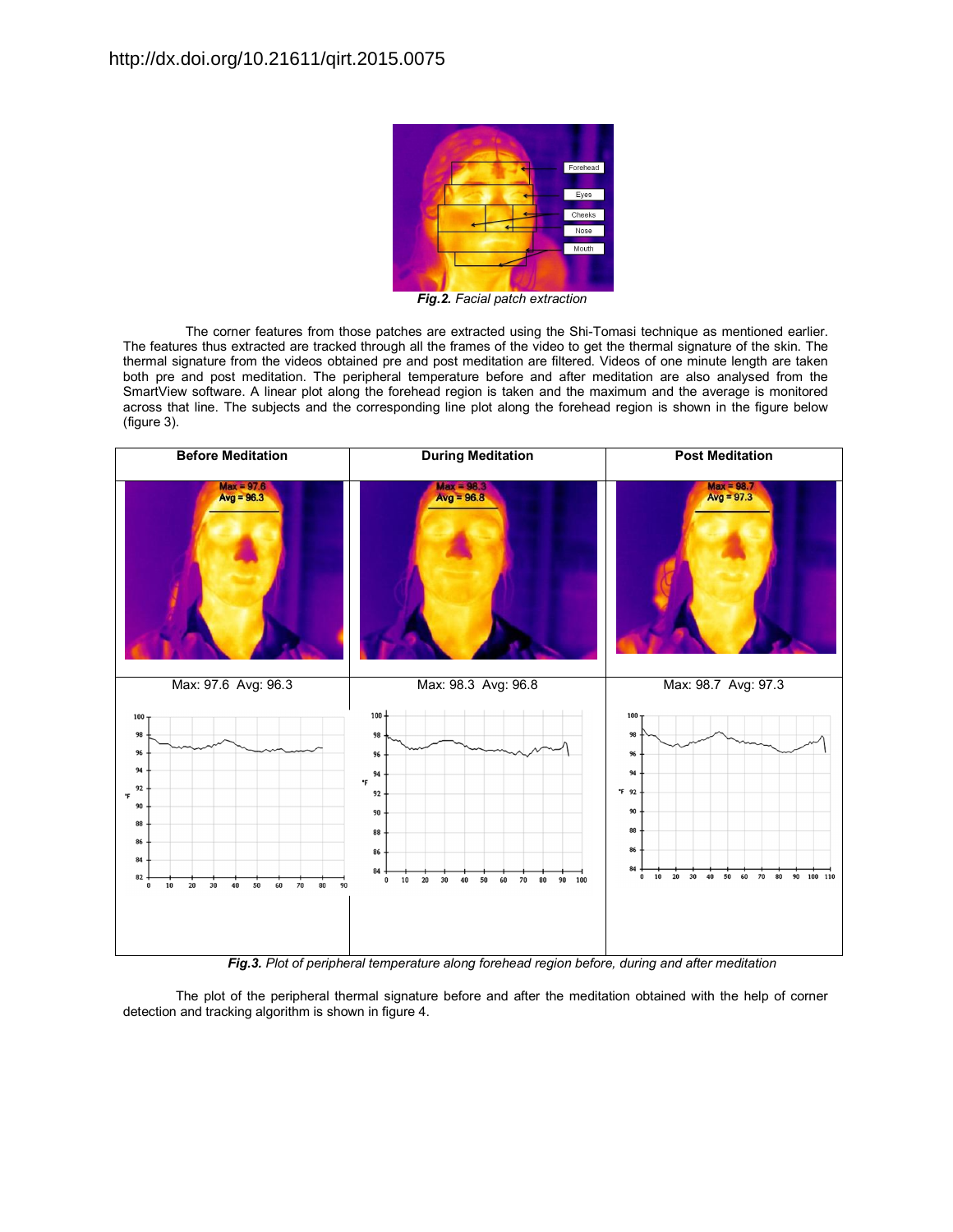

*Fig.4. Plot of peripheral temperature along forehead region before and after meditation using Matlab 2013a* 

Thus from both the analysis i.e. from the SmartView analysis as well as from Matlab analysis it can be seen that the peripheral temperature is gradually increased during post meditation than that during pre meditation.

### **5.2 Core body temperature estimation:**

The core body temperature estimation is done from the SmartView software which is provided with the thermal camera. Core temperature can be best estimated from the inner canthi of the eye. The images of the subjects before the start of Kriya Yoga meditation, during the meditation and also post meditation are captured which are stored in .IS2 extension. The images can also be stored in .jpg format but for analysis using the software it is required to be stored using .IS2 format. The images are captured with background temperature 80°F, emissivity 0.98 and the ironbow color palette. A rectangular region of interest is chosen around the right inner canthi of each person and the maximum temperature of the Region of Interest is chosen for analysis. Figure 5 shows the core body estimation of a female and a male subject in all three cases i.e. before, during and post meditation. It is observed from the results obtained by analysing all the data that the core temperature increases to some extent after the meditation. The increase of temperature may be due to the breathing exercise which comprises of 10 minutes out of 12 minutes of the meditation technique or due to attainment of some 'deep meditative state'.



*Fig.5. Core temperature before, during and after meditation*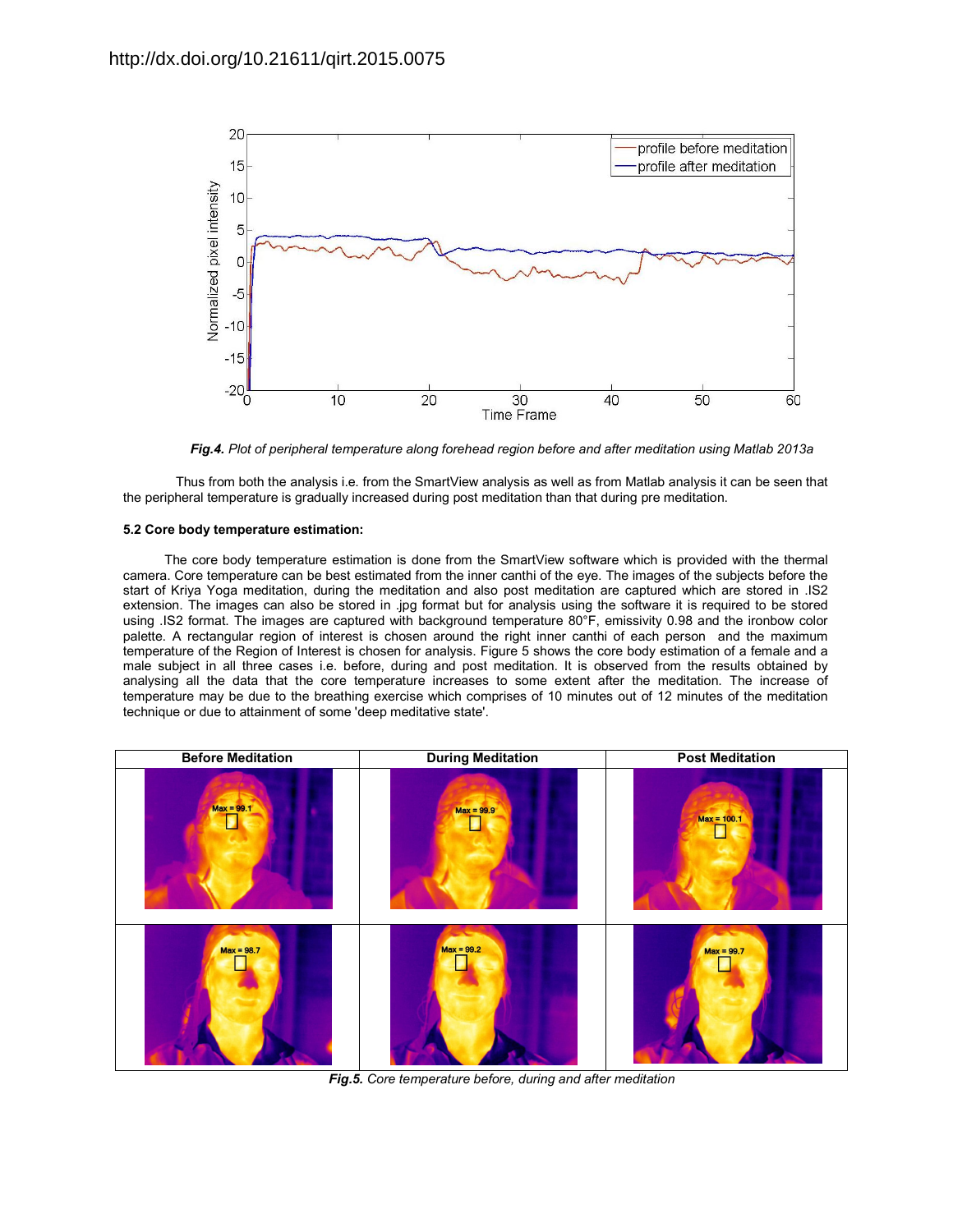Table 1 gives the tabulated details of the core temperature before as well as after meditation.

| <b>Subjects</b><br>(Male) | Temperature<br><b>Before</b><br>Meditation(°F) | Temperature<br>After<br>Meditation(°F) | <b>Subjects</b><br>(Female) | Temperature<br><b>Before</b><br>Meditation(°F) | <b>Temperature</b><br>After<br>Meditation(°F) |
|---------------------------|------------------------------------------------|----------------------------------------|-----------------------------|------------------------------------------------|-----------------------------------------------|
| Subject 1                 | 99.5                                           | 100.6                                  | Subject 1                   | 97.9                                           | 98.6                                          |
| Subject 2                 | 98.4                                           | 100.2                                  | Subject 2                   | 98.9                                           | 99.4                                          |
| Subject 3                 | 97.8                                           | 98.5                                   | Subject 3                   | 98.4                                           | 99.0                                          |
| Subject 4                 | 97.4                                           | 97.8                                   | Subject 4                   | 98.0                                           | 98.8                                          |
| Subject 5                 | 97.4                                           | 97.5                                   | Subject 5                   | 99.1                                           | 100.1                                         |
| Subject 6                 | 98.9                                           | 100.2                                  | Subject 6                   | 98.7                                           | 100.0                                         |
| Subject 7                 | 97.5                                           | 97.8                                   | Subject 7                   | 98.3                                           | 99.2                                          |
| Subject 8                 | 98.9                                           | 100.0                                  | Subject 8                   | 99.5                                           | 99.9                                          |
| Subject 9                 | 98.7                                           | 99.7                                   | Subject 9                   | 97.6                                           | 97.9                                          |
| Subject 10                | 98.4                                           | 99.0                                   | Subject 10                  | 99.0                                           | 99.1                                          |
| Subject 11                | 98.0                                           | 98.9                                   |                             |                                                |                                               |

*Table 1. Body temperatures pre and post meditation of both male and female subjects* 

**5.3 Metabolic study through saliva test:** 



| Peak<br>$[cm-1]$ | <b>Proposed primary source</b><br>[ Proposed vibrational mode] |
|------------------|----------------------------------------------------------------|
| 1078             | Carbohydrates [C-O bending mode of carbohydrates bands]        |
| 1122             |                                                                |
| 1169             |                                                                |
| 1244             |                                                                |





| Peak<br>$[cm-1]$ | Proposed primary source<br>[ Proposed vibrational mode]        |
|------------------|----------------------------------------------------------------|
| 1544             | Proteins [ Amide-II;C-N stretching & C-N-H bending vibrations] |
| 1643             | Proteins [ Amide-I;C=O hydrogen bonded stretching vibrations]  |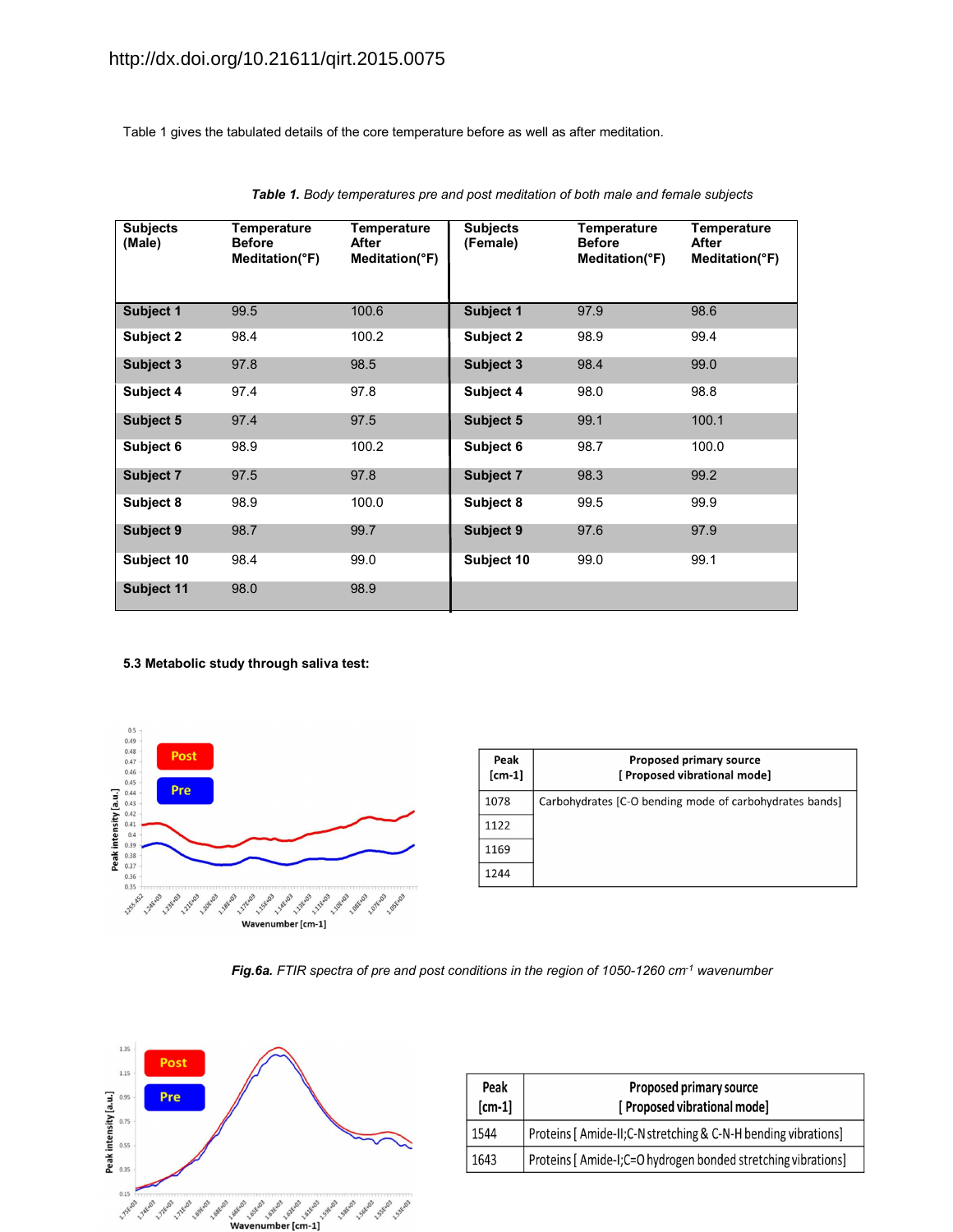

*Fig.6b.* FTIR spectra of pre and post conditions in the region of 1500-1750 cm<sup>-1</sup> wavenumber

*Fig.6c. FTIR spectra of pre and post conditions in the region of 1000-1480 cm-1 wavenumber*

FTIR spectroscopy is found to generate absorbance spectra in the frequency region 600–4000 cm−1. It is well established that the mid-IR part of the spectrum (4000–600 cm−1) contains several sharp peaks which are useful for the identification of metabolic activity pattern in biofluids [5]. The region 950–1800 cm−1 is selected to establish potential metabolic differences in saliva sample pre/post meditation phases, since the changes in the carbohydrate, proteins (amino acid) and lipids are best reflected in this region [6]. From figure. 6 a-c it can be observed that 10 FTIR spectral peaks corresponding to the carbohydrate, protein and lipid region are significantly altered in post meditation phase. Corresponding wave numbers are 1078, 1088, 1473, 1122, 1169, 1171, 1242, 1244, 1270, 1544, 1643, cm-1[P<0.001; at 95% confidence interval]. It is also found that the metabolic activity in the carbohydrate, protein and lipid region is significantly increased in post-meditation phase as compared to pre-meditation phase.

#### **6. Conclusion:**

The peripheral body temperature is found to increase which may be due to increase in blood circulation caused due to performance of the breathing exercise or pranayam. The core body temperature which is considered to remain constant unlike the peripheral temperature is found to increase due to the performance of breathing exercises associated with Kriya Yoga Meditation. Moreover there is an increase in the metabolic activity as observed from the FTIR spectroscopic metabolic profiles. It may be suggested that the temperature increases during Kriya yoga may be not only due to meditation but also means to facilitate the achievement of "deep meditative states". Future larger studies with experts in Kriya Yoga may offer promising research insights and approaches to investigating mechanisms of temperature and metabolic regulation. Future studies on a wide range of possible medical and behavior interpretations such as adaptation and functioning in hostile environments, resistance to infections, cognitive skills are warranted.

#### **REFERENCES**

- [1] Paramahansa Yogananda, "Autobiography of a Yogi," in *The Science of Kriya Yoga*, Self-Realization Fellowship, 1997.
- [2] E. F. J. Ring, A. Jung, J. Zuber, P. Rutowski, B. Kalicki, and U. Bajwa, "Detecting Fever in Polish Children by Infrared Thermography," no. figure 1, pp. 35–38, 2008.
- [3] C. Childs, M. M. Zu, A. P. Wai, Y. T. Tsai, S. Wu, and W. Li, "Infra-red Thermal Imaging of the Inner Canthus: Correlates with the Temperature of the Injured Human Brain," *Engineering*, vol. 04, no. 10, pp. 53–56, 2012.
- [4] D. I. Ellis and R. Goodacre, "Metabolic fingerprinting in disease diagnosis: biomedical applications of infrared and Raman spectroscopy.," *Analyst*, vol. 131, no. 8, pp. 875–85, Aug. 2006.